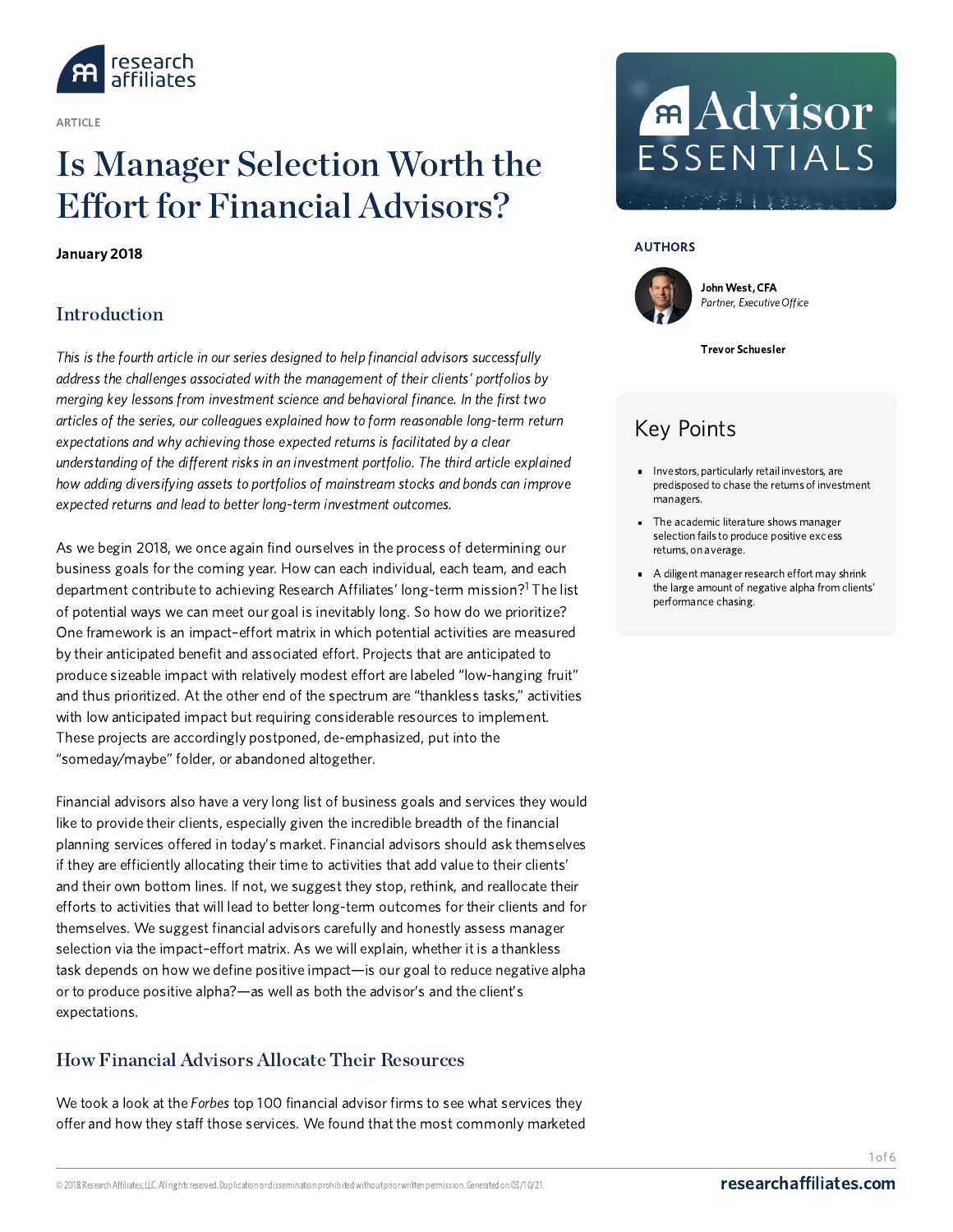

service is manager selection, listed by 39 firms in their Form ADV Part 2 brochures, with an average of more than four employees per firm participating in the activity. $2$  Asset allocation, offered by 28 firms, was the second most commonly cited service, but with less than half as many employees participating in the activity as in manager selection. Is this an efficient allocation of resources or misappropriation of an advisor's time? This is the question we seek to answer.

But first some background. We are no strangers to the process of manager selection, the practice of conducting due diligence on investment managers to identify the presence of skill and the future excess returns that should come with it. Prior to joining Research Affiliates, each of us led the research efforts at institutional investment consultants, whose combined advised assets at the times of our respective departures were approximately \$45 billion. All told, we spent more than 15 years, and took more than 1,500 meetings<sup>3</sup> with investment managers, performing varying levels of evaluation in an attempt to identify managers who demonstrated skill in investing.

### The Challenges Advisors Face

In seeking to meet their clients' financial goals, advisors face two sizeable headwinds: clients' investing biases and the difficulties in identifying skilled managers who are able to reliably produce alpha for their investors. Let's review briefly what the academic literature has found regarding these two challenges.

#### Biases of Advisors and Their Clients

Retail investors are generally susceptible to a number of biases. Most notably, their trend-chasing behavior leads to poor buy and sell decisions and disappointing investment outcomes. Barber and Odean (2000) found that the average retail brokerage investor underperformed the market by about 1.5% a year. What was even more telling was that investors who made the most buy and sell decisions had the worst performance, underperforming by 6.5%! This hazardous tendency manifests itself meaningfully when it comes to picking mutual funds and other managed products.

Hsu, Myers, and Whitby (2015) showed that investors earned about 2% less than the mutual funds they invest in because of a bias toward chasing performance (i.e., buying high and selling low). Their research also demonstrated that larger performance gaps exist in high-expense-ratio funds (again more likely to be held by retail investors) versus low-expense-ratio funds. Hsu, Myers, and Whitby concluded that less-sophisticated investors, often those who invest in retail funds, underperformed by a greater margin (i.e., suffered a larger return gap) than those who qualified for institutional share-class funds.

Advisors face tremendous challenges in overcoming such client biases. Mullainathan, Noeth, and Schoar(2012) found evidence that suggests advisors have difficulty de-biasing their clients, and as a result engage in "catering" behavior, seeking to please existing or new clients by being supportive of returns-chasing behavior. Linnainmaa, Melzer, and Previtero (2016) also found that the average advisor has difficulty overriding retail investors' biases, often exacerbating them with recommendations of frequent trading and expensive, actively managed products.

#### Picking Winning Managers

Human nature induces us to want more of what has provided comfort and profit, and less of what has given us pain and loss; this behavioral bias leads advisors to recommend the managers their clients want—those with the best trailing performance. As a result, many advisors put their clients on the "hamster wheel" of manager selection, continuously replacing poor performers with good performers. The literature tells us, however, that this form of performance chasing likely puts advisors and their clients on the outside track to future excess returns.

Cornell, Hsu, and Nanigian (2017) have documented mean reversion in mutual fund performance, finding that, when measured by trailing three-year performance from 1994 through 2015, top-decile managers underperformed the bottom-decile managers by 2.3% a year. Arnott, Kalesnik, and Wu (2017), controlling for fund expenses, showed a similar monotonic drop-off in the subsequent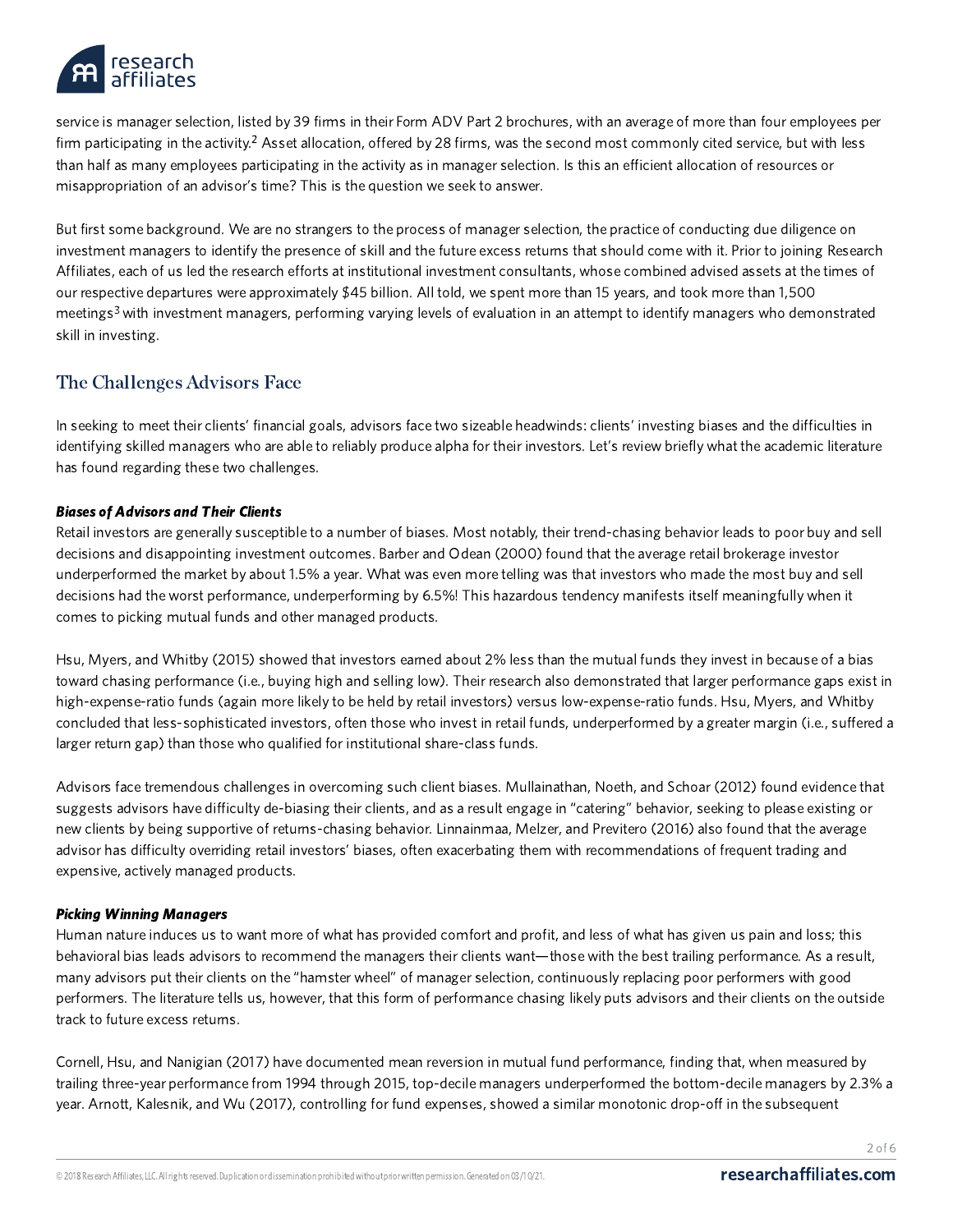

performance of prior winners. The evidence makes it pretty clear we shouldn't use historical performance as our primary manager selection criteria. Well, maybe we should—just in the opposite direction!

Advisors who acknowledge the pitfalls of a pure performance selection criterion could choose to spend their due diligence efforts on the so-called soft "Ps": philosophy, process, and people. Indeed, the institutional investment consulting community has relied heavily on nonperformance factors for decades to make manager selection decisions. Jenkinson, Jones, and Martinez (2016)<sup>4</sup> found that consultants' recommendations correlated partly with the past performance of fund managers, but more so with nonperformance factors, suggesting that consultants' recommendations do not merely represent a returns-chasing strategy.<sup>5</sup> Obviously, the consultants' research staff were swayed more strongly by nonperformance criteria.

But the additional insights gained by nonperformance factors has not led to an ability to, on average, select "winners." On a valueweighted basis, Jenkinson, Jones, and Martinez found no evidence that the managers' products recommended by investment consultants outperformed the products the consultants did not recommend. On an equally weighted basis, they found that recommended products underperformed other products by approximately 1% a year, leading the authors to conclude that nonrecommended funds performed at least as well as recommended funds.

Beyond the pursuit of benchmark-beating performance, other benefits can be realized through careful and well-resourced manager selection. For example, behavioral finance frequently references individual investors' willingness to forgo higher wealth accumulation in favor of nonmonetary emotional benefits. We assert as much in our own investment beliefs: investor preferences are broader than risk and return (Brightman, Treussard, and Masturzo, 2014). Additionally, benefits of a well-documented manager research effort can satisfy certain statutory regulations such as ERISA, mitigate regret risk in performance "blow-ups" (particularly with negative press headlines for public entities), and/or provide a layer of—real or perceived—fiduciary insurance (i.e., by performing an extensive due diligence review before recommending a manager, the advisor or consultant best positions themselves to explain a poor-performing manager).

Nonetheless, the literature suggests that financial advisors shouldn't expect, nor communicate to clients an expectation of, marketbeating results via manager selection, at least not with the current (sometimes overwhelming) investor bias of making buy and sell decisions based on performance metrics.

# Is Zero Alpha a Win?

Perhaps the biggest value an advisor can add is to save clients from themselves by eliminating their negative alpha. If the starting line is 200 basis points of negative alpha from horrible timing on fund hires and fires, then taking this to zero should be considered a relative win. Easier said than done. In our 15+ years of combined experience in investment consulting, we have difficulty recalling a single instance when a client replaced a poor-performing manager with a poorer-performing manager. Comfortable investing is trendchasing investing—so manager selection is an inherently trend-chasing activity.

Proponents of manager research may be encouraged by the findings of Jenkinson, Jones, and Martinez that the returns of recommended funds were roughly in line with nonrecommended products, as presumably the former had far better recent returns and were more susceptible to subsequent mean reversion. Indeed, Goyal and Wahal (2008) did find in a study of plan sponsors over the period 1994–2003 that "post-hiring returns are higher for decisions in which a consultant was used in selecting the investment manager" (p. 1829). Our interpretation is that consultants' qualitative judgment and research slow down clients' returns-chasing behavior. Given the sizeable literature showing the return gap between investors' returns and their funds' returns, perhaps a more constructive goal of manager selection is to "do no harm" when replacing poor performers. Perhaps a worthwhile "win" from manager selection is zero alpha!

3 of 6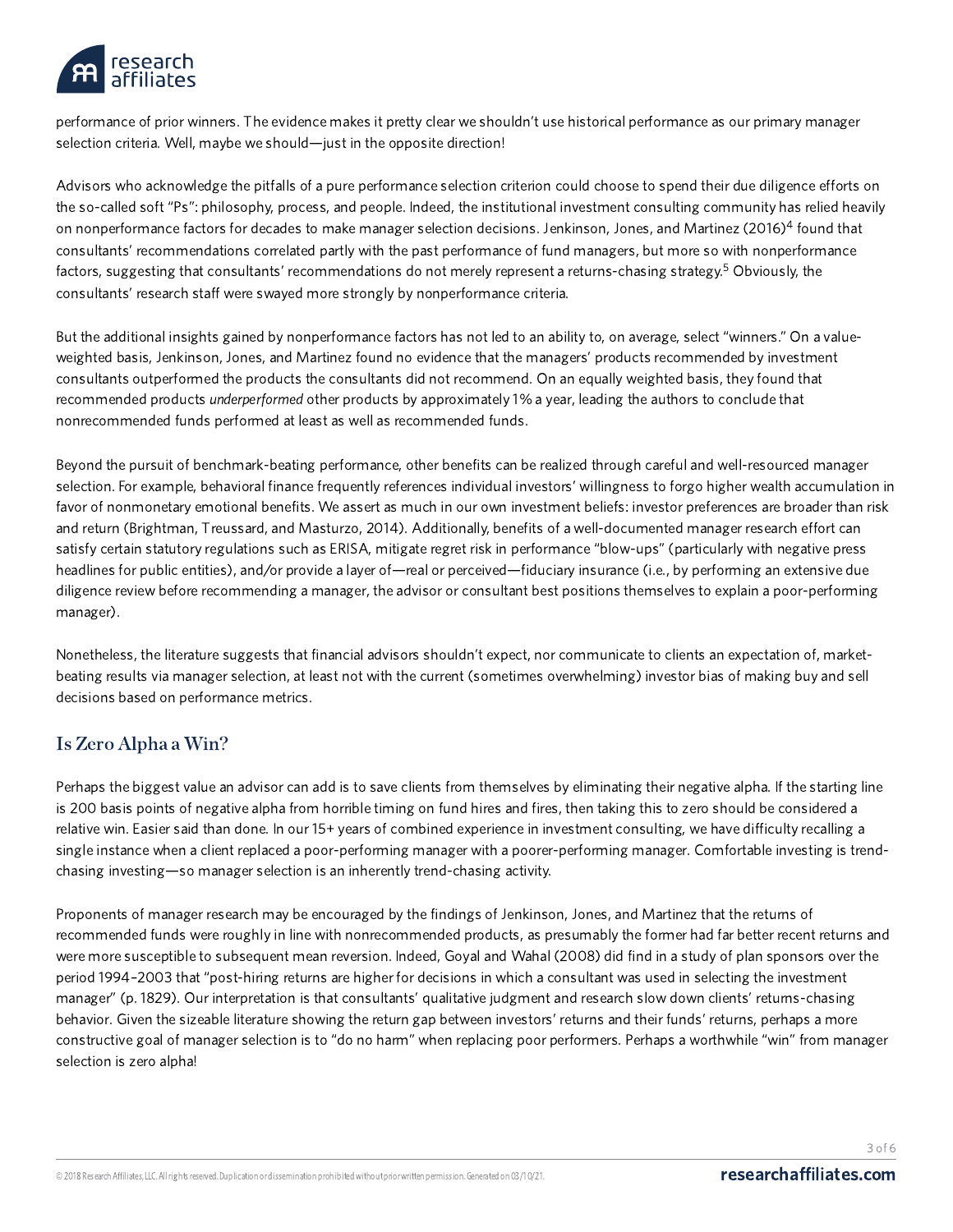

# Manager Selection: A Thankless Task for Financial Advisors?

Seeking positive alpha is hard from two perspectives. It's hard for fund managers to beat passive benchmarks, and as we've demonstrated, it's hard for fund selectors to pick the winning fund managers of the future. The task of manager-selection alpha becomes especially daunting when working with individual investors. Advisors who feel pressured to please returns-chasing clients start at an inherent disadvantage when their mandate is to replace recent bottom-quartile funds with recent top-quartile funds.

Today, manager selection is the top service advisors market to clients, and the process required to provide the service claims a meaningful amount of a firm's resources. The determination of whether manager selection falls into the category of a low– impact/high–effort thankless task comes down to expectations. If the expectation is to reduce negative alpha or minimize regret risk, manager selection will likely have a positive impact, perhaps even enough to justify the resources commensurate with the task's difficulty. If the expectation is to produce positive alpha, financial advisors and their clients are likely to be disappointed.

Fortunately, there's no shortage of investment activities to which advisors can dedicate their time in reliably producing better client outcomes. In the earlier articles of this series, we've discussed what some of those are: setting realistic return expectations, vetting risk and the distribution of potential returns along multiple dimensions, and building (and sticking to!) diversified portfolios. Next month we'll examine another valuable service—carefully assessing the product design of increasingly popular smart beta and factor strategies.

### Endnotes

- 1. Research Affiliates is committed to being the preeminent source of insights and products that transform the global investment community for the benefit of investors.
- 2. The top 100 advisors as reported by Forbes with data provided by RIA Database: [https://www.forbes.com/top-wealth](https://www.forbes.com/top-wealth-managers/#5d1e44331475)managers/#5d1e44331475. Our analysis included a 2017 review of advisors' Form ADV Part 2 brochures for services offered, and a review of the advisors' websites to identify the number of employees associated with each service. We only included employees we could reasonably associate with one of the services offered.
- 3. The number 1,500 is an approximation based on an average of 100 meetings a year for 15+ years.
- 4. Jenkinson, Jones, and Martinez (2016) analyzed US active equity products over the period 1999–2011 using survey data that account for a 90% share of the consulting market worldwide and that include all the top 10 investment consultants by market share based on the Pensions & Investment survey for the year 2011. Results are based on a comparison of equally weighted portfolios of products over the 13-year analysis period.
- 5. The nonperformance factors are classified as soft investment factors (factors that relate to the investment process) and service factors (factors that relate to service delivery).

#### References

Arnott, Robert D., Vitali Kalesnik, and Lillian Wu. 2017. "The Folly of Hiring [Winners](https://www.researchaffiliates.com/content/ra/na/en_us/publications/articles/630-the-folly-of-hiring-winners-and-firing-losers.html) and Firing Losers." Research Affiliates (September).

Barber, Brad, and Terrance Odean. 2000. "Trading Is Hazardous to Your Wealth: The Common Stock Investment Performance of Individual Investors." Journal of Finance, vol. 55, no. 2 (April):773–806.

Brightman, Chris, Jonathan Treussard, and Jim Masturzo. 2014. "Our [Investment](https://www.researchaffiliates.com/content/ra/na/en_us/publications/articles/316_our_investment_beliefs.html) Beliefs." Research Affiliates (October).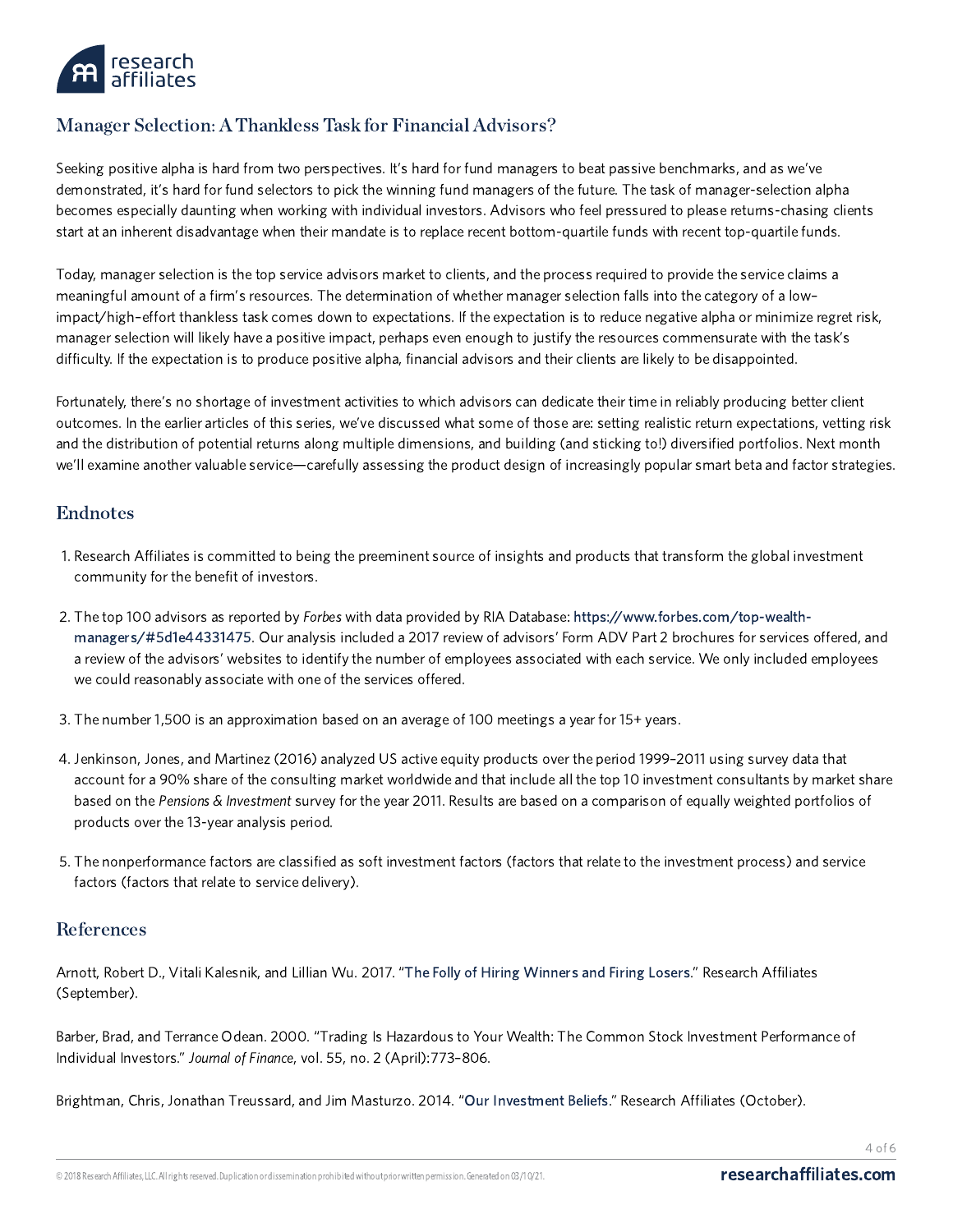

Cornell, Bradford, Jason Hsu, and David Nanigian. 2017. "Does Past Performance Matter in Investment Manager Selection?" Journal of Portfolio Management, vol. 43, no. 4 (Summer):33–43.

Goyal, Amit, and Sunil Wahal. 2008. "The Selection and Termination of Investment Management Firms by Plan Sponsors." Journal of Finance, vol. 63, no. 4 (August):1805–1847.

Jenkinson, Tim, Howard Jones, and Jose Vicente Martinez. 2016. "Picking Winners: Investment Consultants' Recommendations of Fund Managers." Journal of Finance, vol. 71, no. 5 (October):2333–2370.

Linnainmaa, Juhani, Brian Melzer, and Alessandro Previtero. 2016. "The [Misguided](https://faculty.kellogg.northwestern.edu/models/faculty/m_download_document.php?id=319) Beliefs of Financial Advisors." Working paper (November).

Mullainathan, Sendhil, Markus Noeth, and Antoinette Schoar. 2012. "The Market for [Financial](https://papers.ssrn.com/sol3/papers.cfm?abstract_id=2028263) Advice: An Audit Study." (March 25). Available at SSRN.

5 of 6